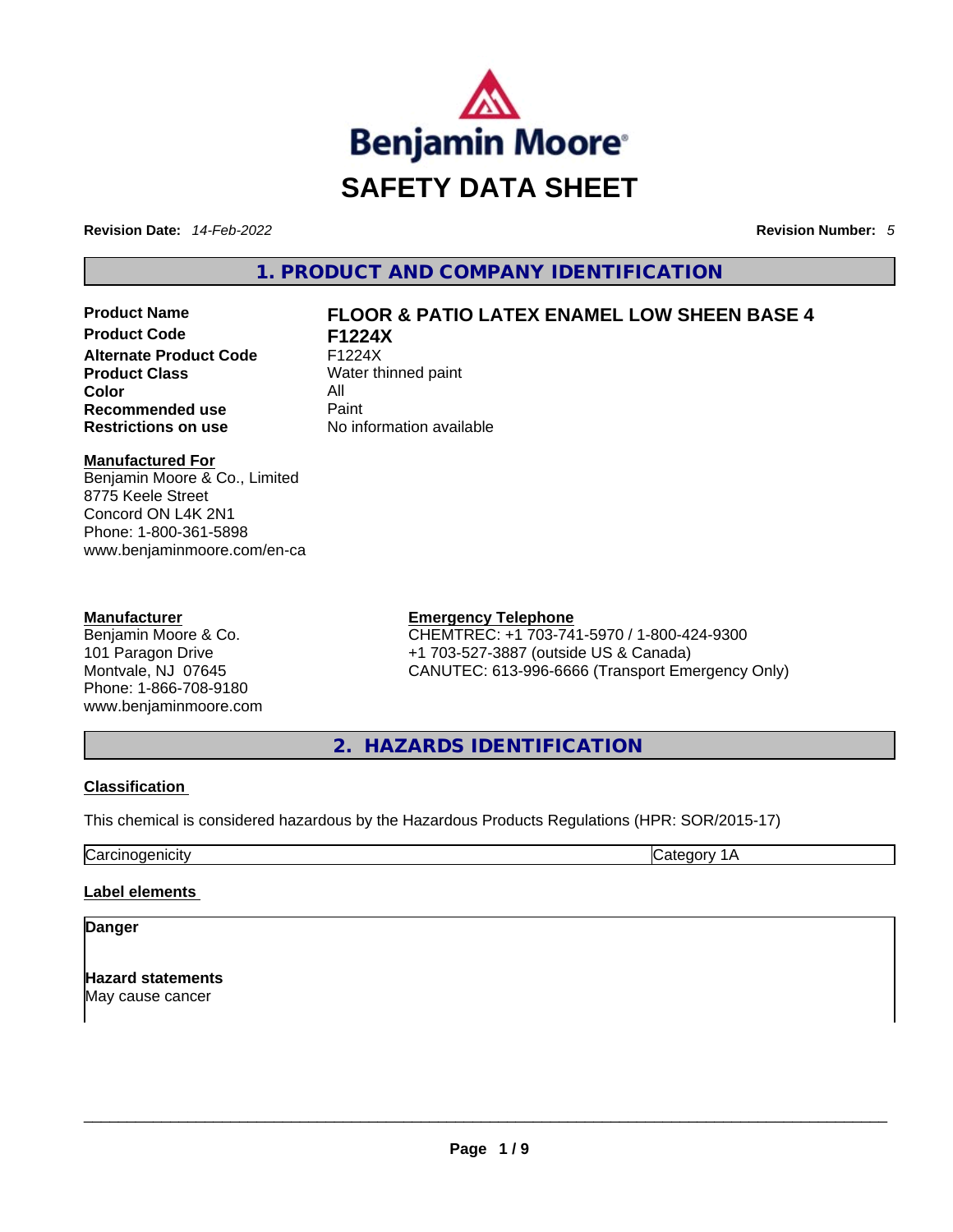

**Appearance** liquid

**Odor** little or no odor

#### **Precautionary Statements - Prevention**

Obtain special instructions before use Do not handle until all safety precautions have been read and understood Use personal protective equipment as required

#### **Precautionary Statements - Response**

IF exposed or concerned: Get medical advice/attention

# **Precautionary Statements - Storage**

Store locked up

#### **Precautionary Statements - Disposal**

Dispose of contents/container to an approved waste disposal plant

#### **Other information**

No information available

 **CAUTION:** All floor coatings may become slippery when wet. Where non-skid characteristics are desired, use an appropriate anti-slip aggregate.

 **WARNING:** This product contains isothiazolinone compounds at levels of <0.1%. These substances are biocides commonly found in most paints and a variety of personal care products as a preservative. Certain individuals may be sensitive or allergic to these substances, even at low levels.

## **3. COMPOSITION INFORMATION ON COMPONENTS**

| <b>Chemical name</b>               | <b>CAS No.</b> | Weight-%       | Hazardous Material<br>registry number<br>(HMIRA registry $#$ ) | Date HMIRA filed and<br>Information Review Act date exemption granted<br>(if applicable) |
|------------------------------------|----------------|----------------|----------------------------------------------------------------|------------------------------------------------------------------------------------------|
| Barium sulfate                     | 7727-43-7      | $10 - 30%$     |                                                                |                                                                                          |
| Nepheline syenite                  | 37244-96-5     | $-5%$          |                                                                |                                                                                          |
| Silica, crystalline                | 14808-60-7     | $0.25 - 0.5%$  |                                                                |                                                                                          |
| Sodium C14-C16 olefin<br>sulfonate | 68439-57-6     | $0.1 - 0.25\%$ |                                                                |                                                                                          |

\*The exact percentage (concentration) of composition has been withheld as a trade secret

#### **4. FIRST AID MEASURES**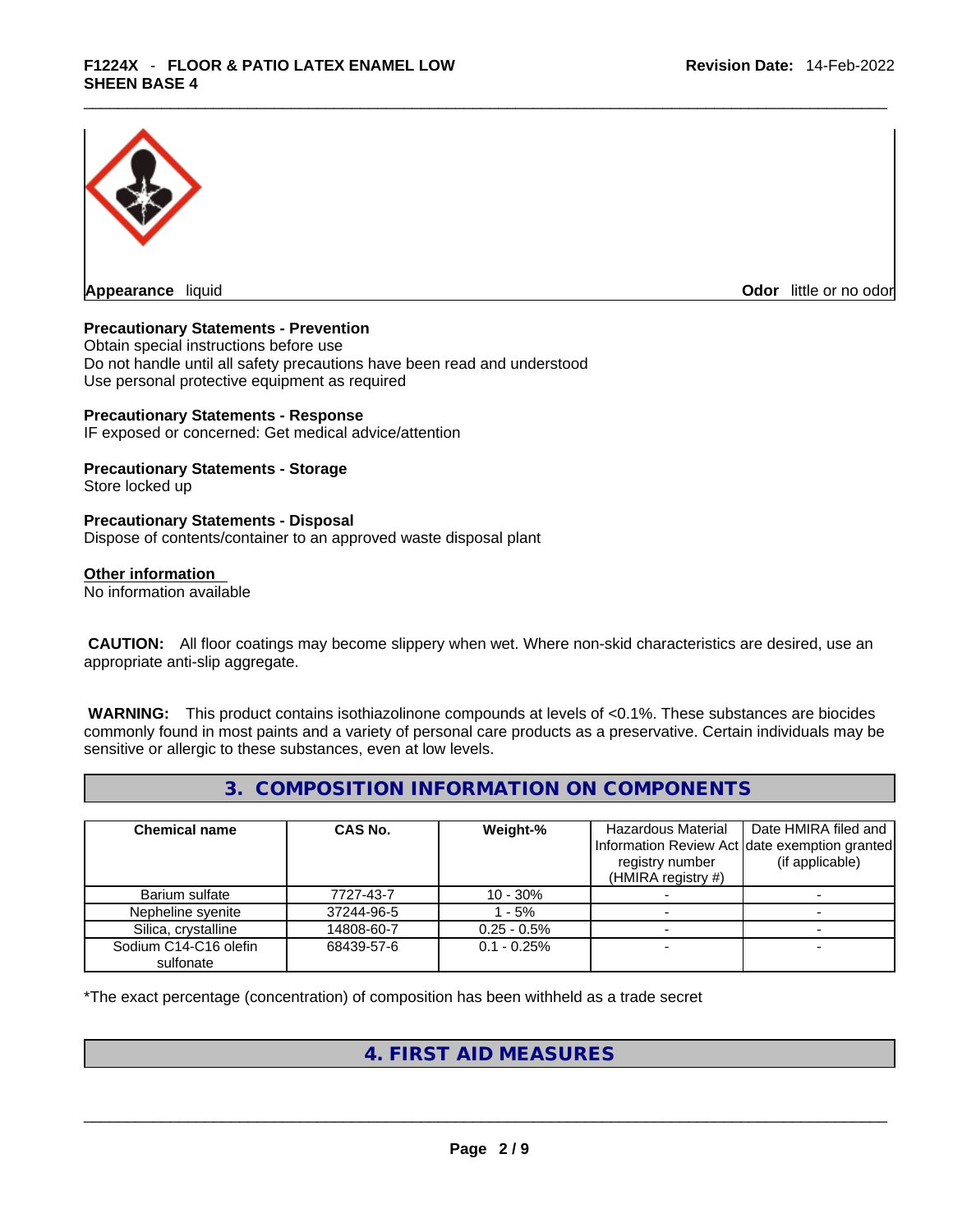| <b>General Advice</b>                  | No hazards which require special first aid measures.                                                     |
|----------------------------------------|----------------------------------------------------------------------------------------------------------|
| <b>Eye Contact</b>                     | Rinse thoroughly with plenty of water for at least 15<br>minutes and consult a physician.                |
| <b>Skin Contact</b>                    | Wash off immediately with soap and plenty of water while<br>removing all contaminated clothes and shoes. |
| <b>Inhalation</b>                      | Move to fresh air. If symptoms persist, call a physician.                                                |
| Ingestion                              | Clean mouth with water and afterwards drink plenty of<br>water. Consult a physician if necessary.        |
| <b>Most Important Symptoms/Effects</b> | None known.                                                                                              |
| <b>Notes To Physician</b>              | Treat symptomatically.                                                                                   |
|                                        |                                                                                                          |

**5. FIRE-FIGHTING MEASURES** 

| <b>Suitable Extinguishing Media</b>                                                                                                                                                    | Use extinguishing measures that are appropriate to local<br>circumstances and the surrounding environment.                                   |  |  |
|----------------------------------------------------------------------------------------------------------------------------------------------------------------------------------------|----------------------------------------------------------------------------------------------------------------------------------------------|--|--|
| Protective equipment and precautions for firefighters                                                                                                                                  | As in any fire, wear self-contained breathing apparatus<br>pressure-demand, MSHA/NIOSH (approved or equivalent)<br>and full protective gear. |  |  |
| <b>Specific Hazards Arising From The Chemical</b>                                                                                                                                      | Closed containers may rupture if exposed to fire or<br>extreme heat.                                                                         |  |  |
| Sensitivity to mechanical impact                                                                                                                                                       | No.                                                                                                                                          |  |  |
| Sensitivity to static discharge                                                                                                                                                        | No                                                                                                                                           |  |  |
| <b>Flash Point Data</b><br>Flash point (°F)<br>Flash Point (°C)<br><b>Method</b><br><b>Flammability Limits In Air</b><br>Lower flammability limit:<br><b>Upper flammability limit:</b> | Not applicable<br>Not applicable<br>Not applicable<br>Not applicable<br>Not applicable                                                       |  |  |
| Flammability: 0<br><b>NFPA</b><br>Health: 1                                                                                                                                            | <b>Instability: 0</b><br><b>Special: Not Applicable</b>                                                                                      |  |  |
| <b>NFPA Legend</b><br>0 - Not Hazardous<br>1 - Slightly<br>2 - Moderate<br>3 - High                                                                                                    |                                                                                                                                              |  |  |

4 - Severe

*The ratings assigned are only suggested ratings, the contractor/employer has ultimate responsibilities for NFPA ratings where this system is used.*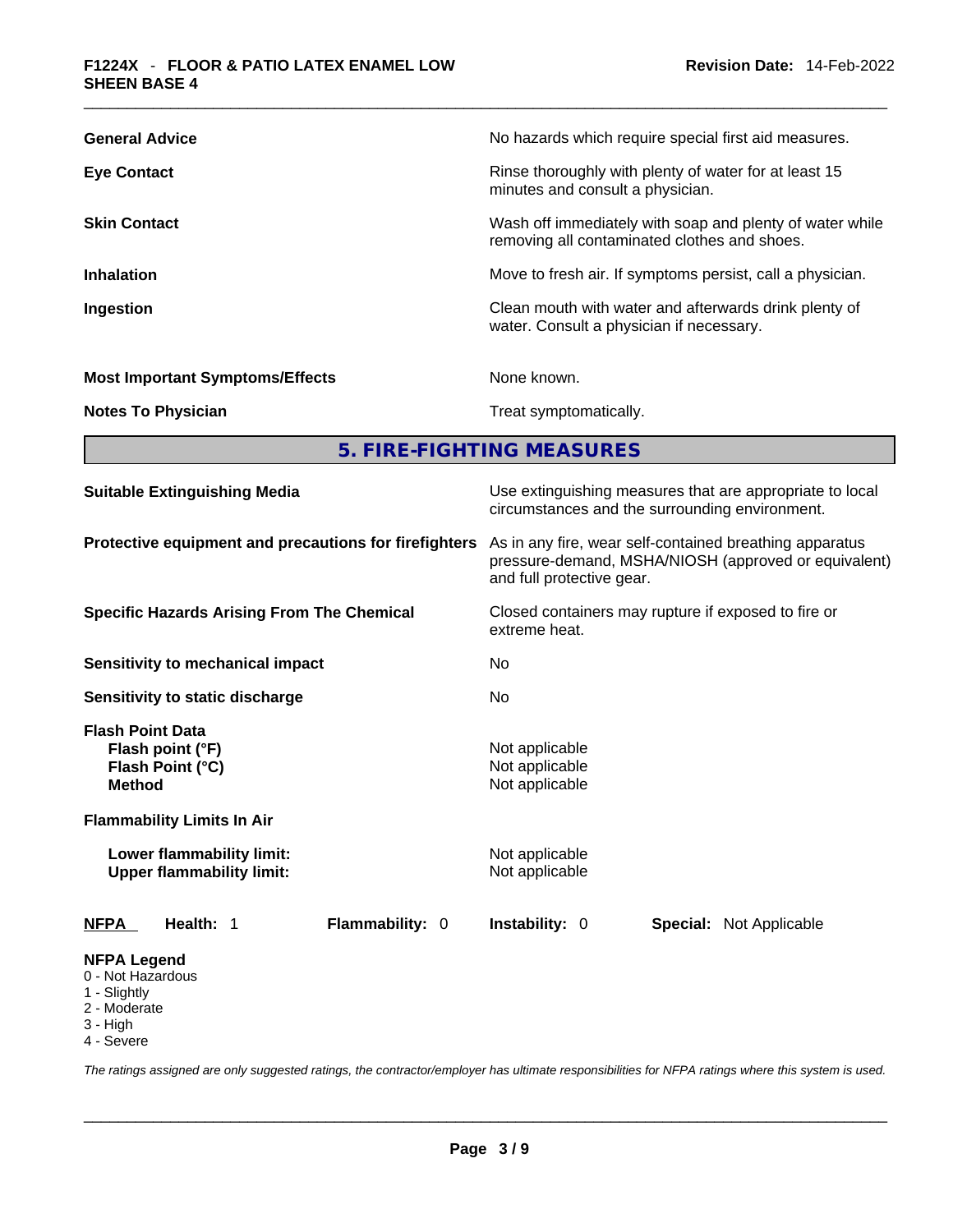*Additional information regarding the NFPA rating system is available from the National Fire Protection Agency (NFPA) at www.nfpa.org.* 

#### **6. ACCIDENTAL RELEASE MEASURES**

**Personal Precautions Avoid contact with skin, eyes and clothing. Ensure Personal Precautions** adequate ventilation.

**Other Information Other Information Prevent further leakage or spillage if safe to do so.** 

**Environmental precautions** See Section 12 for additional Ecological Information.

**Methods for Cleaning Up Example 20 All 20 All 20 All 20 Soak** up with inert absorbent material. Sweep up and shovel into suitable containers for disposal.

### **7. HANDLING AND STORAGE**

**Handling Handling Avoid contact with skin, eyes and clothing. Avoid breathing** vapors, spray mists or sanding dust. In case of insufficient ventilation, wear suitable respiratory equipment.

**Storage Example 2 Keep container tightly closed.** Keep out of the reach of

**Incompatible Materials Materials** No information available

**8. EXPOSURE CONTROLS/PERSONAL PROTECTION** 

children.

#### **Exposure Limits**

| <b>Chemical name</b> | <b>ACGIH TLV</b>                                                                                                    | <b>Alberta</b>                  | <b>British Columbia</b>         | <b>Ontario</b>              | Quebec                                             |
|----------------------|---------------------------------------------------------------------------------------------------------------------|---------------------------------|---------------------------------|-----------------------------|----------------------------------------------------|
| Barium sulfate       | TWA: $5 \text{ mg/m}^3$<br>inhalable particulate<br>matter, particulate<br>matter containing no<br>asbestos and <1% | 10 mg/m $3$ - TWA               | $5 \text{ mg/m}^3$ - TWA        | $5 \text{ mg/m}^3$ - TWA    | 10 mg/m $3$ - TWAEV<br>5 mg/m <sup>3</sup> - TWAEV |
|                      | crystalline silica                                                                                                  |                                 |                                 |                             |                                                    |
| Nepheline syenite    | N/E                                                                                                                 | N/E                             | N/E                             | 10 mg/m $3$ - TWA           | N/E                                                |
| Silica, crystalline  | TWA: 0.025 mg/m <sup>3</sup><br>respirable particulate<br>matter                                                    | $0.025$ mg/m <sup>3</sup> - TWA | $0.025$ mg/m <sup>3</sup> - TWA | $0.10 \text{ mg/m}^3$ - TWA | $0.1 \text{ mg/m}^3$ - TWAEV                       |

#### **Legend**

ACGIH - American Conference of Governmental Industrial Hygienists Alberta - Alberta Occupational Exposure Limits British Columbia - British Columbia Occupational Exposure Limits

Ontario - Ontario Occupational Exposure Limits

Quebec - Quebec Occupational Exposure Limits

N/E - Not established

# **Personal Protective Equipment**

**Engineering Measures Ensure** Ensure adequate ventilation, especially in confined areas.

**Eye/Face Protection Safety glasses with side-shields. Skin Protection Protection Protective gloves and impervious clothing.**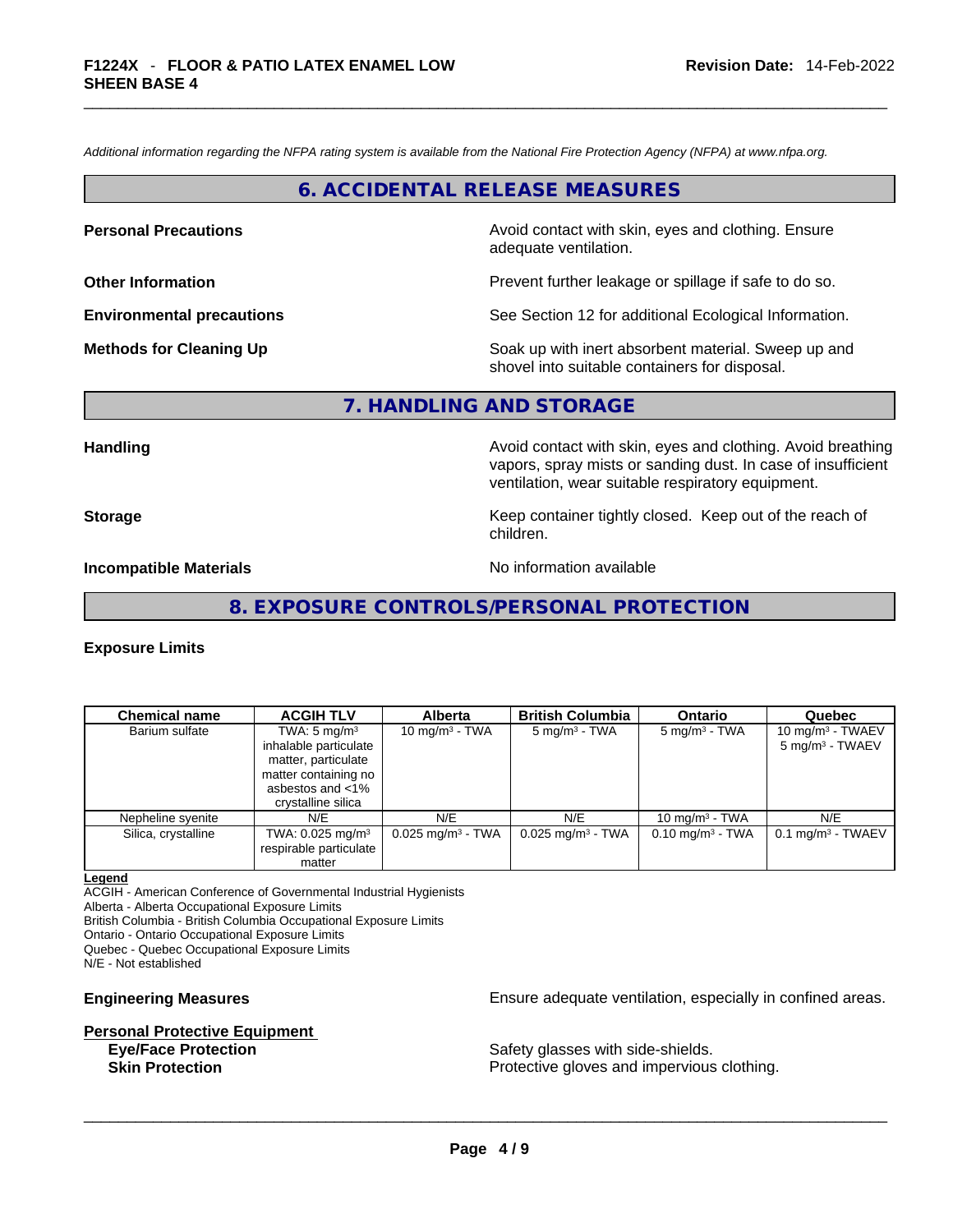**Respiratory Protection In case of insufficient ventilation wear suitable respiratory** equipment.

**Hygiene Measures Avoid contact with skin, eyes and clothing. Remove and Avoid contact with skin, eyes and clothing. Remove and Avoid contact with skin, eyes and clothing. Remove and** wash contaminated clothing before re-use. Wash thoroughly after handling.

#### **9. PHYSICAL AND CHEMICAL PROPERTIES**

**Appearance** liquid **Odor Odor Odor Odor Odor Odor** *little* **or no odor Odor Threshold** No information available **Density (Ibs/gal)** 8.7 - 10.1<br> **Specific Gravity** 8.16 - 1.21 **Specific Gravity pH bH** *pH* **Viscosity (cps) Viscosity (cps) No information available Solubility(ies)** No information available **Water solubility No information available No information available Evaporation Rate Note 2008 No information available Note 2008 No information available Vapor pressure No information available No information available Vapor density No information available No information available Wt. % Solids** 40 - 50 **Vol. % Solids** 30 - 40 **Wt. % Volatiles** 50 - 60 **Vol. % Volatiles VOC Regulatory Limit (g/L)** < 50 **Boiling Point (°F)** 212 **Boiling Point (°C)** 100 **Freezing point (°F)** 32 **Freezing Point (°C)** 0 **Flash point (°F)** Not applicable **Flash Point (°C)** Not applicable **Method** Not applicable **Flammability (solid, gas)**<br> **Upper flammability limit:**<br>
Upper flammability limit:<br>  $\begin{array}{ccc}\n\bullet & \bullet & \bullet \\
\bullet & \bullet & \bullet\n\end{array}$  Not applicable **Upper flammability limit:**<br> **Lower flammability limit:**<br>
Not applicable<br>
Not applicable **Lower flammability limit:**<br> **Autoignition Temperature (°F)** Not applicable havailable **Autoignition Temperature (°F) Autoignition Temperature (°C)** No information available **Decomposition Temperature (°F)** No information available **Decomposition Temperature (°C)** No information available **Partition coefficient** and the settlement of the settlement of the No information available

## **10. STABILITY AND REACTIVITY**

**Reactivity Not Applicable Not Applicable Chemical Stability** Stable under normal conditions. **Conditions to avoid Prevent from freezing. Incompatible Materials** No materials to be especially mentioned. \_\_\_\_\_\_\_\_\_\_\_\_\_\_\_\_\_\_\_\_\_\_\_\_\_\_\_\_\_\_\_\_\_\_\_\_\_\_\_\_\_\_\_\_\_\_\_\_\_\_\_\_\_\_\_\_\_\_\_\_\_\_\_\_\_\_\_\_\_\_\_\_\_\_\_\_\_\_\_\_\_\_\_\_\_\_\_\_\_\_\_\_\_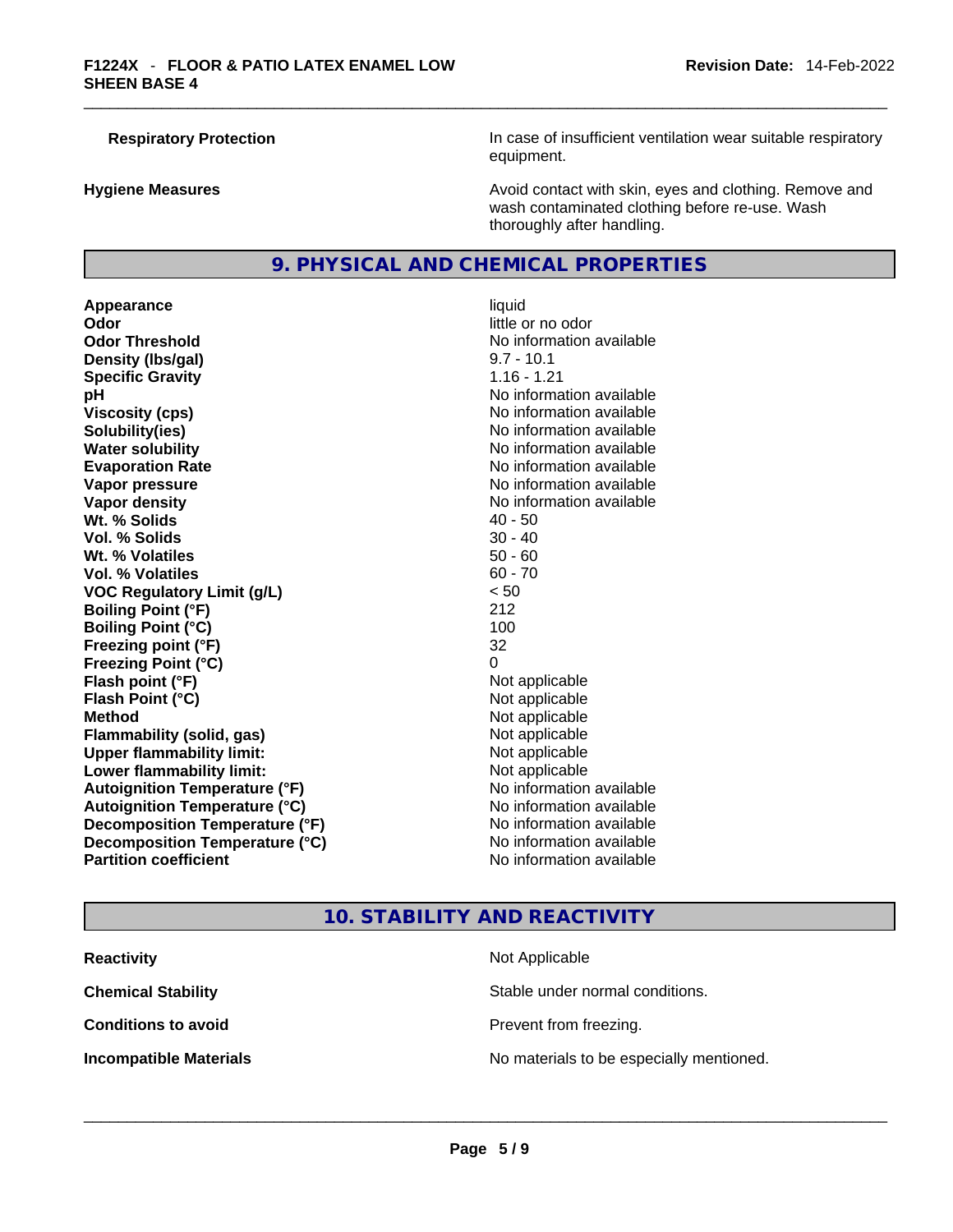#### **Hazardous Decomposition Products** None under normal use.

**Possibility of hazardous reactions** None under normal conditions of use.

#### **11. TOXICOLOGICAL INFORMATION**

## **Product Information Information on likely routes of exposure Principal Routes of Exposure Exposure** Eye contact, skin contact and inhalation. **Acute Toxicity Product Information Information No information available <u>Symptoms related to the physical, chemical and toxicological characteristics</u> Symptoms Symptoms No information available Delayed and immediate effects as well as chronic effects from short and long-term exposure Eye contact Exercise 2018** May cause slight irritation **Skin contact Substance may cause slight skin irritation.** Prolonged or repeated contact may dry skin and cause irritation. **Inhalation Inhalation Inhalation May cause irritation of respiratory tract. Ingestion Ingestion Index is a linear in the line of the line of the line of the line of the line of the line of the line of the line of the line of the line of the line of the line of the line of the line of the line** vomiting and diarrhea. **Sensitization No information available.** No information available. **Neurological Effects**<br> **No information available.**<br> **No information available**<br>
No information available **Mutagenic Effects Reproductive Effects No information available. Developmental Effects No information available.**<br> **No information available.**<br>
No information available. **Target organ effects STOT** - single exposure<br> **STOT** - repeated exposure<br> **STOT** - repeated exposure<br> **STOT** - repeated exposure **STOT - repeated exposure** Causes damage to organs through prolonged or repeated exposure if inhaled. **Other adverse effects No information available. Aspiration Hazard**  No information available.

**Numerical measures of toxicity**

#### **The following values are calculated based on chapter 3.1 of the GHS document**

| <b>ATEmix (oral)</b>                 | 3070 mg/kg |
|--------------------------------------|------------|
| <b>ATEmix (inhalation-dust/mist)</b> | 9.2 mg/L   |

#### **Component Information**

| Chemical name                                 | Oral LD50              | Dermal LD50              | Inhalation LC50     |
|-----------------------------------------------|------------------------|--------------------------|---------------------|
| Barium sulfate<br>7727-43-7                   | $= 307000$ mg/kg (Rat) | $\overline{\phantom{0}}$ |                     |
| Sodium C14-C16 olefin sulfonate<br>68439-57-6 | $= 2220$ mg/kg (Rat)   | > 740 mg/kg (Rabbit)     | > 52 mg/L (Rat) 4 h |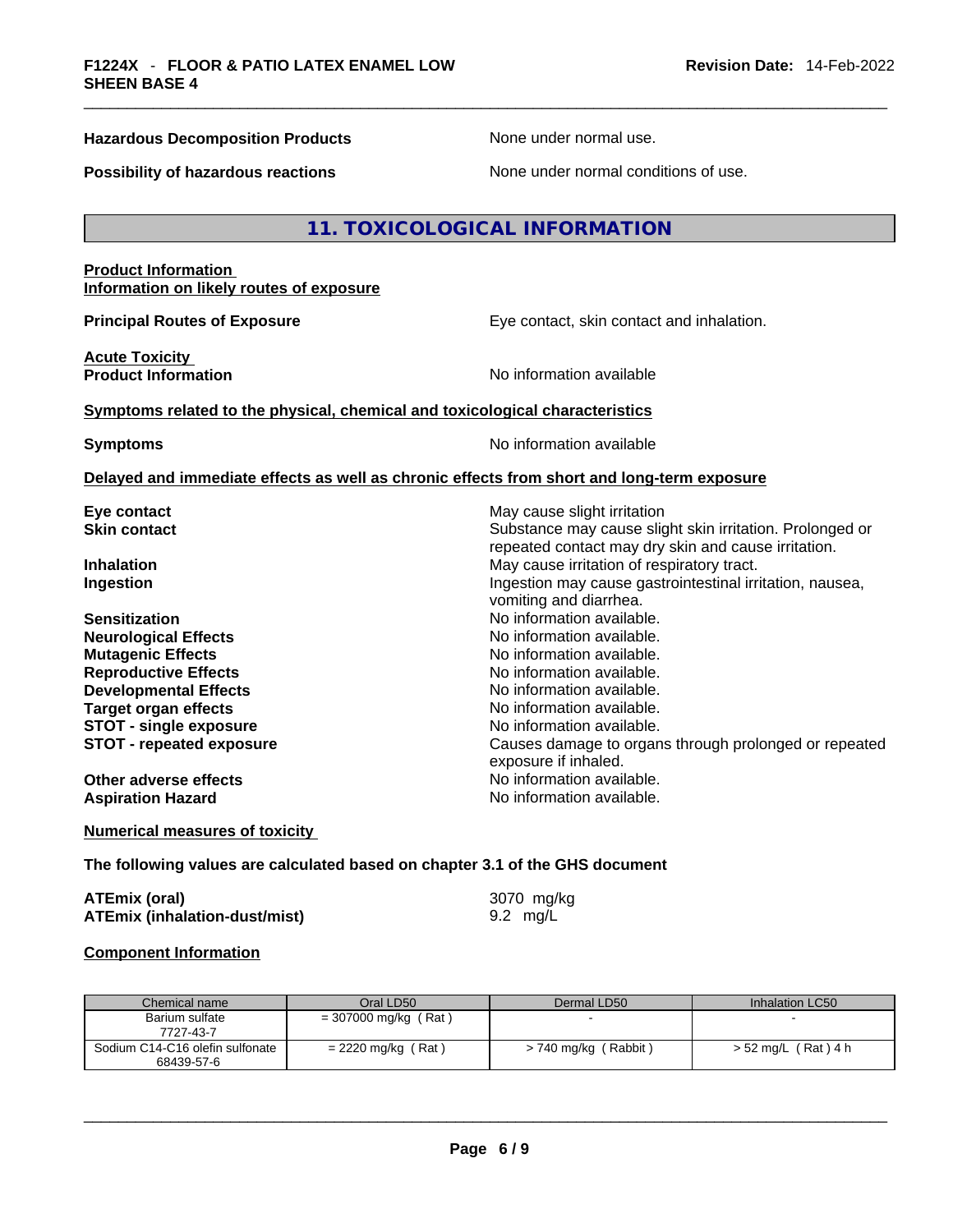#### **Chronic Toxicity**

#### **Carcinogenicity**

*The information below indicates whether each agency has listed any ingredient as a carcinogen:.* 

| <b>Chemical name</b> | <b>IARC</b>          | <b>NTP</b>             |
|----------------------|----------------------|------------------------|
|                      | l - Human Carcinogen | Known Human Carcinogen |
| Silica, crystalline  |                      |                        |

• Crystalline Silica has been determined to be carcinogenic to humans by IARC (1) when in respirable form. Risk of cancer depends on duration and level of inhalation exposure to spray mist or dust from sanding the dried paint.

#### **Legend**

IARC - International Agency for Research on Cancer NTP - National Toxicity Program OSHA - Occupational Safety & Health Administration

**12. ECOLOGICAL INFORMATION** 

#### **Ecotoxicity Effects**

The environmental impact of this product has not been fully investigated.

#### **Product Information**

#### **Acute Toxicity to Fish**

No information available

#### **Acute Toxicity to Aquatic Invertebrates**

No information available

#### **Acute Toxicity to Aquatic Plants**

No information available

#### **Persistence / Degradability**

No information available.

#### **Bioaccumulation**

No information available.

#### **Mobility in Environmental Media**

No information available.

#### **Ozone**

No information available

#### **Component Information**

# **Acute Toxicity to Fish**

No information available \_\_\_\_\_\_\_\_\_\_\_\_\_\_\_\_\_\_\_\_\_\_\_\_\_\_\_\_\_\_\_\_\_\_\_\_\_\_\_\_\_\_\_\_\_\_\_\_\_\_\_\_\_\_\_\_\_\_\_\_\_\_\_\_\_\_\_\_\_\_\_\_\_\_\_\_\_\_\_\_\_\_\_\_\_\_\_\_\_\_\_\_\_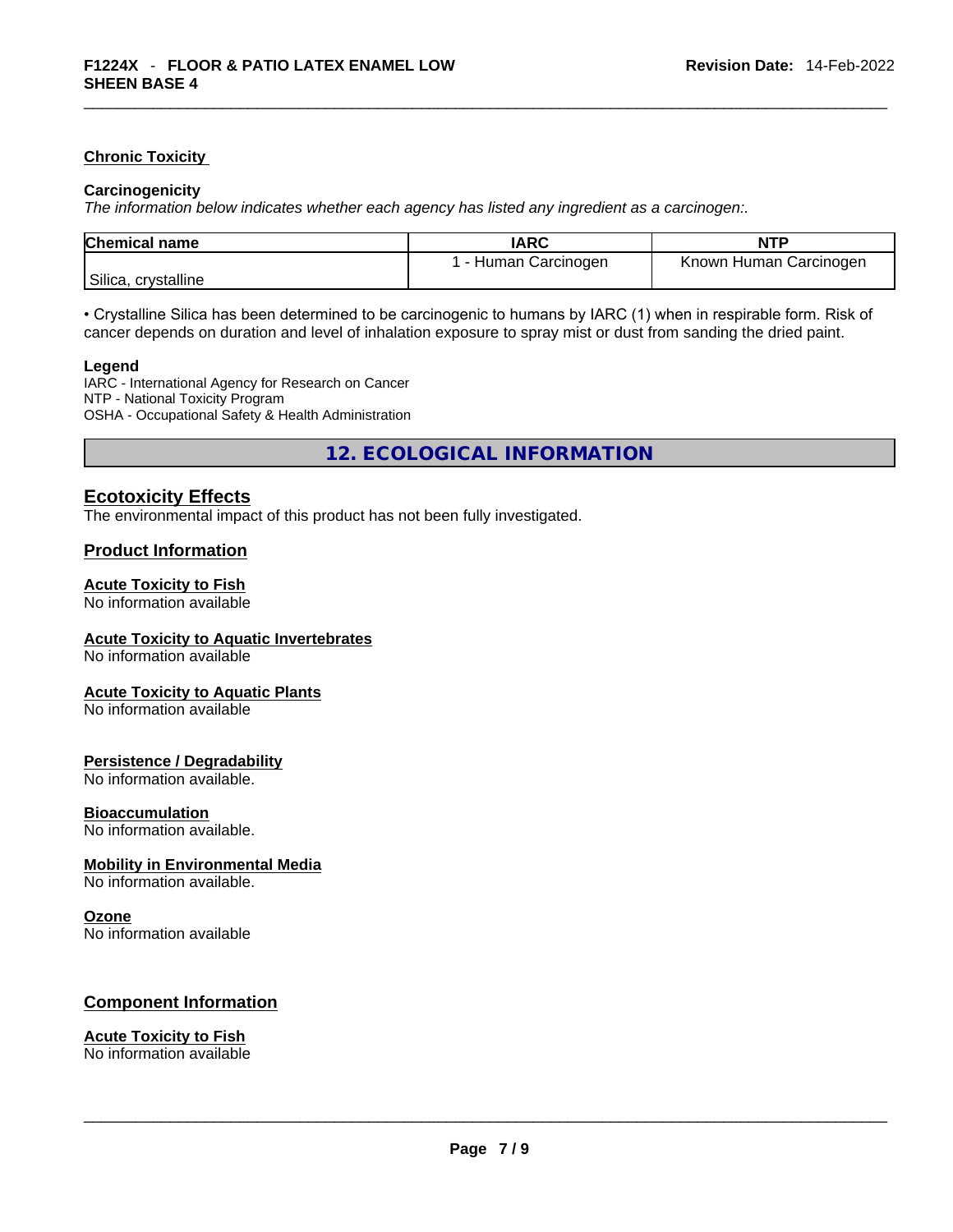#### **Acute Toxicity to Aquatic Invertebrates**

No information available

**Acute Toxicity to Aquatic Plants**

No information available

**13. DISPOSAL CONSIDERATIONS** 

**Waste Disposal Method** Dispose of in accordance with federal, state, provincial, and local regulations. Local requirements may vary, consult your sanitation department or state-designated environmental protection agency for more disposal options.

**14. TRANSPORT INFORMATION** 

**TDG** Not regulated

**ICAO / IATA** Not regulated

**IMDG / IMO** Not regulated

#### **15. REGULATORY INFORMATION**

#### **International Inventories**

**TSCA: United States Yes - All components are listed or exempt.**<br> **DSL: Canada Yes - All components are listed or exempt.** Yes - All components are listed or exempt.

#### **National Pollutant Release Inventory (NPRI)**

#### **NPRI Parts 1- 4**

This product contains the following Parts 1-4 NPRI chemicals:

*None*

#### **NPRI Part 5** This product contains the following NPRI Part 5 Chemicals:

*None*

#### **WHMIS Regulatory Status**

This product has been classified in accordance with the hazard criteria of the Hazardous Products Regulations (HPR) and the SDS contains all the information required by the HPR.